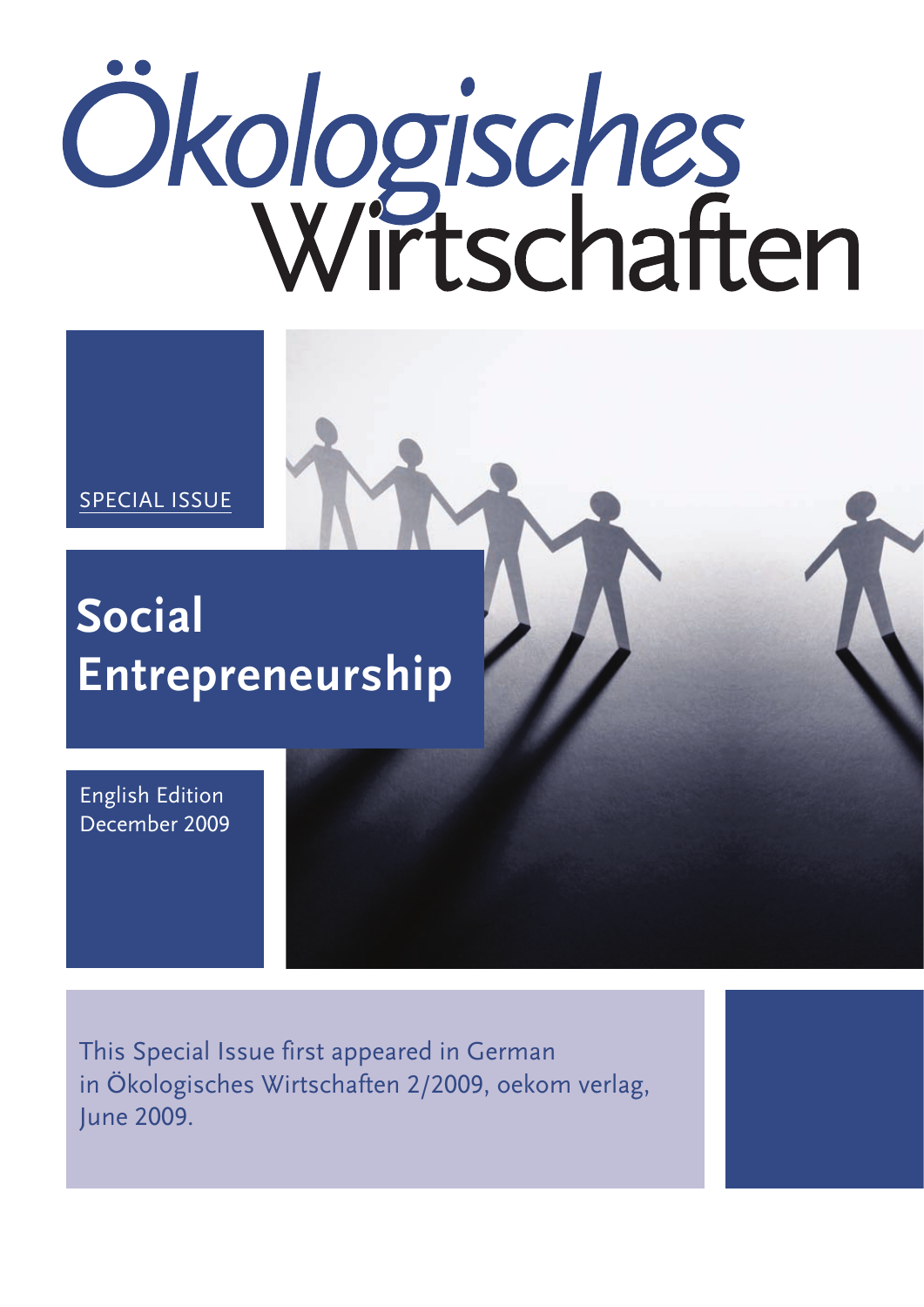### **Published by:**

Jana Gebauer, Franziska Mohaupt, Rafael Ziegler Socio-ecological Research Group GETIDOS Ernst-Moritz-Arndt University Greifswald Soldmannstr. 23

17487 Greifswald Germany Tel. +49 (0)3834- 86 46 90 getidos@uni-greifswald.de www.getidos.net

Institute for Ecological Economy Research (IÖW) Institut für ökologische Wirtschaftsforschung GmbH, gemeinnützig Main Office Potsdamer Str. 105 10785 Berlin Germany Phone: +49-(0)30 - 884 59 4-0 Fax: +49-(0)30 - 882 54 39 E-mail:: mailbox@ioew.de

This Special Issue was set by Eva Wascher.

### **Citation:**

Carolin Gebel, Claudia Neusüß & Wolfgang Stark (2009): Setting University Education on its Head - Social Entrepreneurship in the University Curriculum. In: Jana Gebauer, Franziska Mohaupt, Rafael Ziegler (eds.). Special Issue: Social Entrepreneurship. English Edition, December 2009. Originally published in German in Ökologisches Wirtschaften 2/2009 (München, ökom verlag), p. 21-26.

Free download from www.getidos.net

### **License:**

http://creativecommons.org/licenses/by-nd/3.0/de/deed.en\_GB

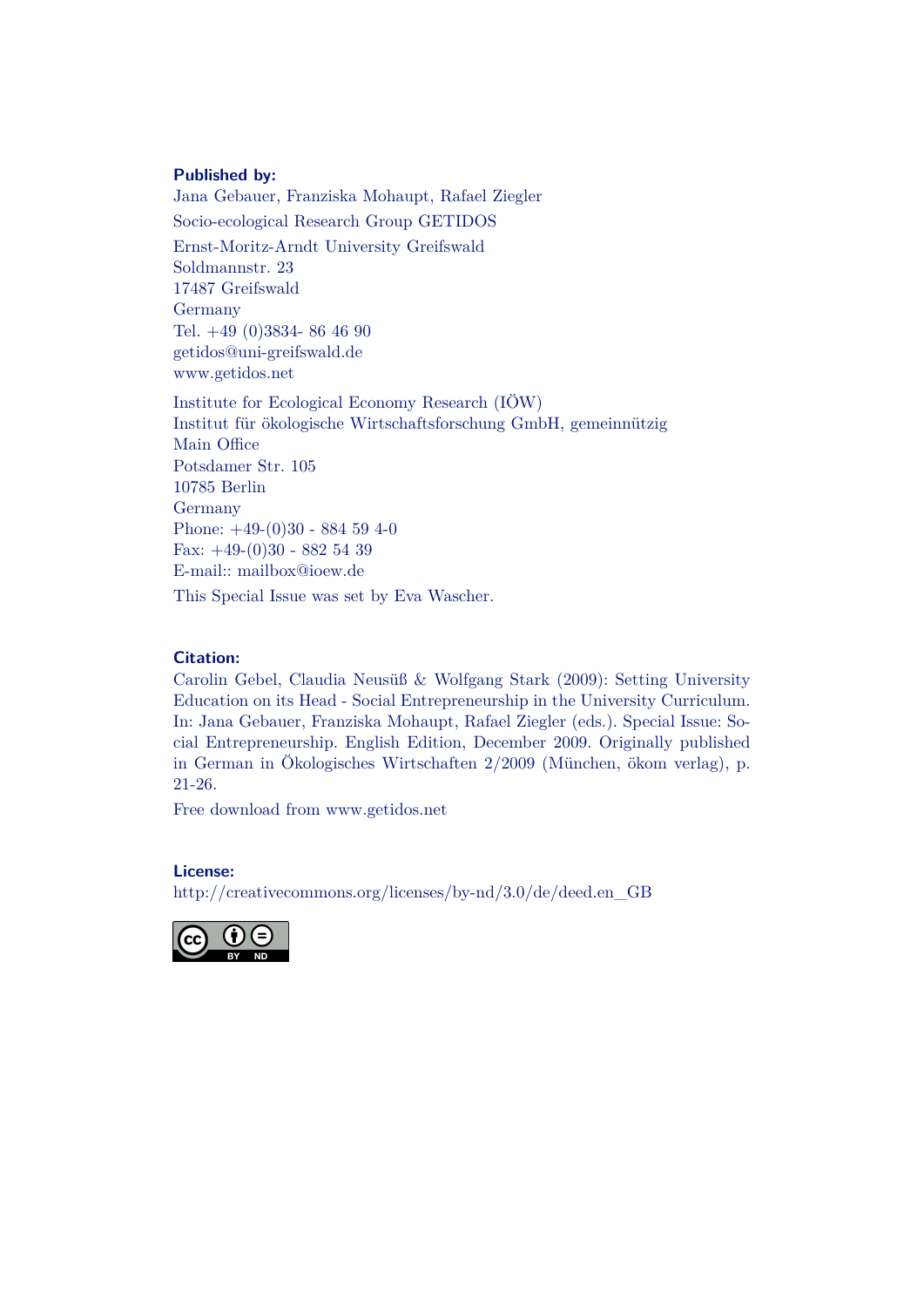## **Contents**

| <b>Social Entrepreneurship</b>                                                                                                                       | 3  |
|------------------------------------------------------------------------------------------------------------------------------------------------------|----|
| Jana Gebauer, Franziska Mohaupt and Rafael Ziegler                                                                                                   |    |
| <b>Small Steps toward Institutional Change</b><br>Kate Ganly and Johanna Mair                                                                        | 5  |
| <b>Democratization of Energy Supply</b><br>Ursula Sladek                                                                                             | 11 |
| <b>Pragmatic Arguments for Climate Protection</b><br>Sophie Fabricius                                                                                | 14 |
| <b>Of Future Founders and Heroic Tales</b><br>Rafael Ziegler, Jana Gebauer, Franziska Mohaupt,<br>Marianne Henkel, Lena Partzsch and Justus Lodemann | 17 |
| <b>Setting University Education on its Head</b><br>Carolin Gebel, Claudia Neusüß and Wolfgang Stark                                                  | 21 |
| <b>Corporate Social Entrepreneurship</b><br>James Austin and Ezequiel Reficco                                                                        | 27 |
| <b>Seventy Percent Crazy</b><br>John Elkington and Pamela Hartigan                                                                                   | 33 |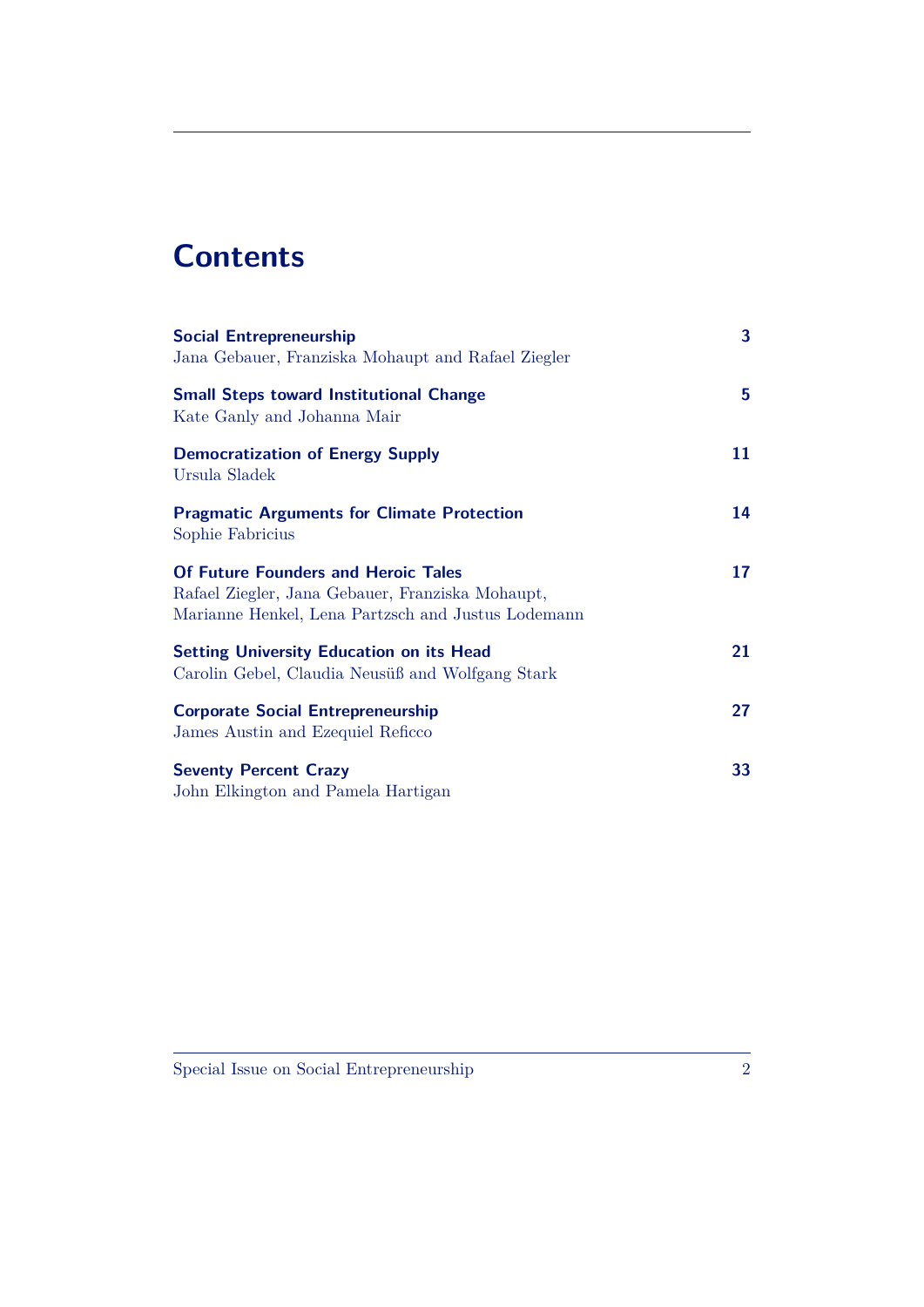# **Setting University Education on its Head – Social Entrepreneurship in the University Curriculum**

Many people already bring with them skills pertinent for social entrepreneurship. However, their abilities are often compromised by conventional education patterns. Through an unorthodox 'Learning Journey' these can be rediscovered.

by Carolin Gebel, Claudia Neusüß and Wolfgang Stark

The concept of 'social entrepreneurship' stands for a creative approach to social innovation adressing societal problems. At the same time social entrepreneurship can lead to a new, socially responsible business model that focuses beyond market liberalism and profit maximization (Bornstein 2004; Yunus 2008). Social entrepreneurs are the democratic engines of society: They combine entrepreneurial engagement and innovative pragmatism with a desire for revolutionary social change. In the sense of Schumpeter's general definition of entrepreneurship (Schumpeter 1993), the challenge is to identify societal bottlenecks and to finding creative solutions. Social entrepreneurs challenge societies to focus on the real social benefits that are created by economic systems (Dees 2002). If we do not want to wait for the spontaneous emergence of people with this special entrepreneurial approach, then we should ask whether it is possible to teach and promote the skills required for social responsibility and innovation.

### **Monodimensional specialization**

Political, social and cultural hierarchies are an obstacle to social innovation as its economic behavior exclusively focuses on profit maximisation. These patterns of specialization and a lack of connectivity can be found on all levels of the educational structure. In particular the German university system, which never was reformed radically, produces more and more specialists and future market leaders with a monodimensional focus, but a lack of serious 'professional capacity'. Social responsibility and community engagement seem to be given credit only as temporary marketing concepts. Innovative ideas for future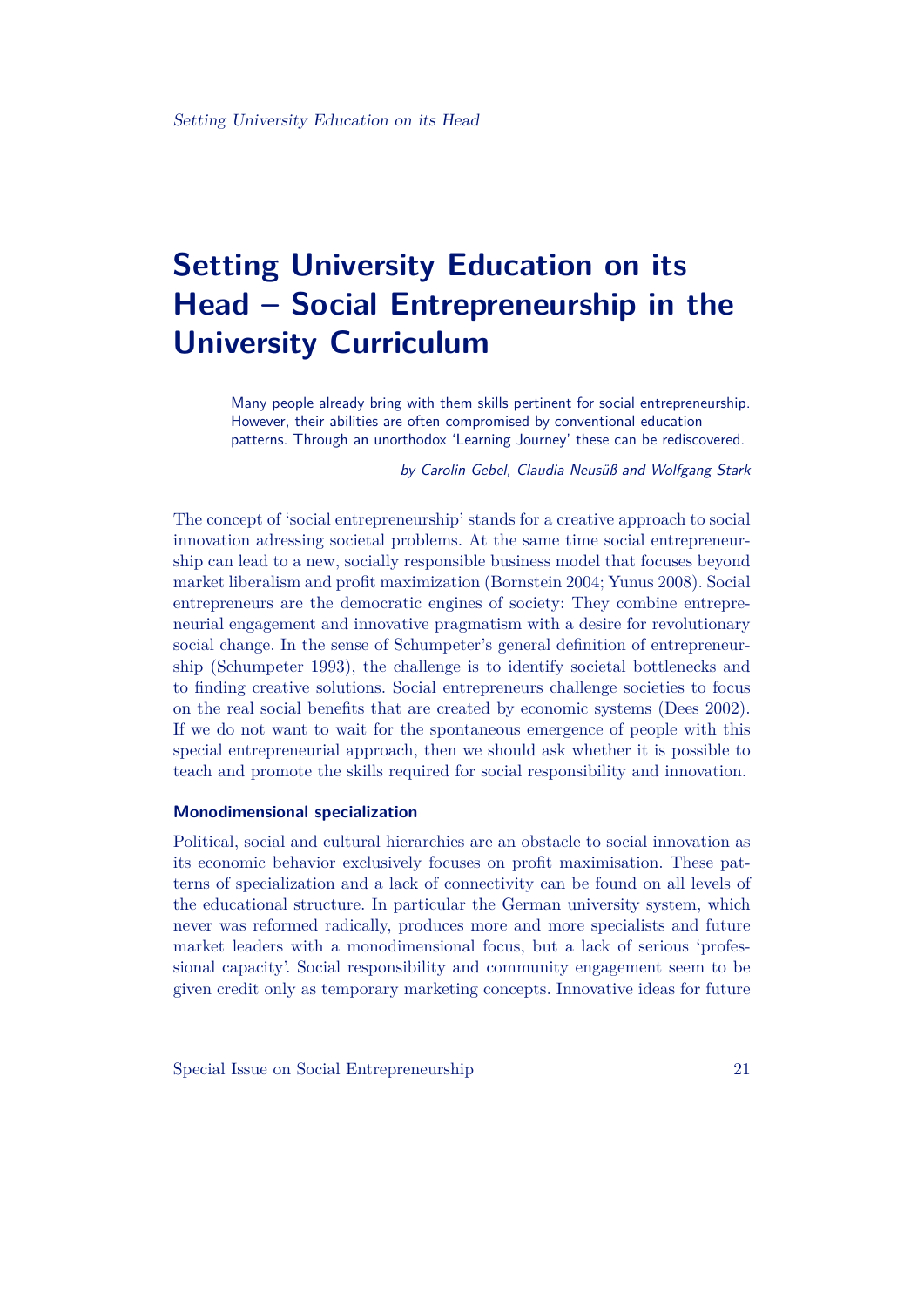societal challenges require, however, the exact opposite: the active and systematic cooperation between all social actors from business, social, ecological, cultural initiatives and institutions, from state and local authority.

### **Developing entrepreneurial attitudes**

If we consider the skills of well-known social entrepreneurs, it becomes clear that many of them did not have much business knowledge (Faltin 2008). What is it then, that characterizes a social entrepreneur? And what is the implication for education and training? Education for social entrepreneurship has to meet three requirements:

- The development of an entrepreneurial ability that is capable of identifying potentials and imbalances of society.
- A keen sense of identifying opportunities for entrepreneurial action within societal challenges.
- The ability to connect diverse points of views and cultures in teamwork.

Regarding the very different target groups who can profit from social entrepreneurship, specific priorities have to be developed. Students of all disciplines especially need practical experience. People who act in an intuitive entrepreneurial way need better methodological tools based on scientific knowledge to focus more strongly on their strategy. Many people already bring with them a particular skill-set in social entrepreneurship. However their abilities are often compromised by conventional education patterns. Therefore it is not so much necessary to teach these skills, but to provide opportunity for their rediscovery. The approach of a corporate 'Learning Journey' encourages the development and training of the necessary competences for social entrepreneurship in a community and as part of a shared learning experience.

### **Learning social entrepreneurship?**

To act on this assumption, as well as considering the fact that many university graduates do not acquire these key skills - or not to any satisfactory level we developed the interdisciplinary research project 'Enterprise Learning Journey,' which took place in 2007/2008 at the organizational development lab of the University of Duisburg-Essen. The aim of this enterprise was to develop and test a prototype of a practical training for social entrepreneurship. This enterprise was inspired by the *Team Academy Finland*, which is following a similar principle. Since 1993, more than 900 students attended the *Academy* and founded at least 90 companies. This model has inspired others in England,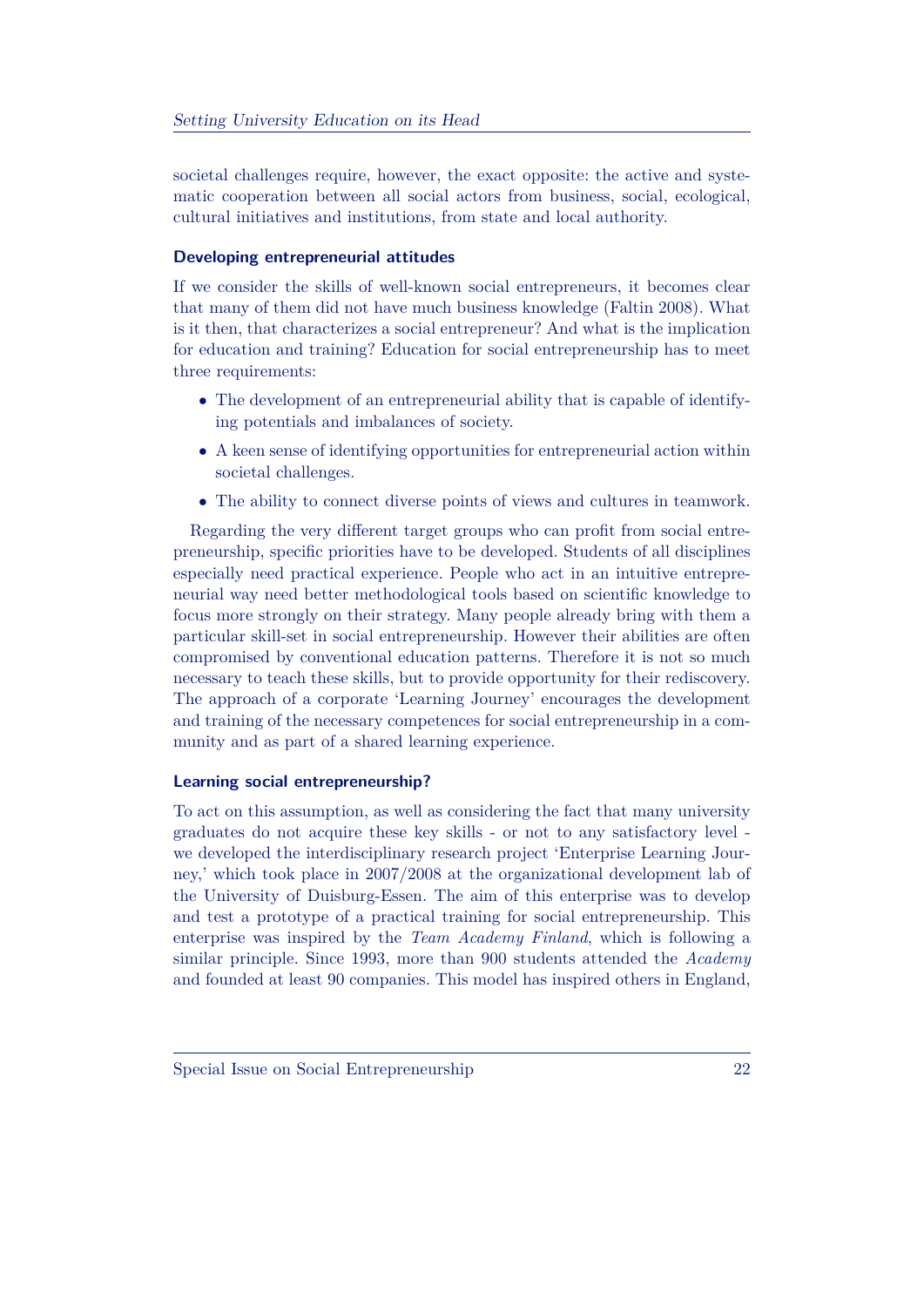France and Spain. The participating actors understand themselves as part of a lively and dynamic European network. They all share a deep dissatisfaction with the development of university education due to the Bologna process in Europe. Despite all rhetoric in the debate of education policy, the university education is increasingly moving away from the ideal of a reflexive training for more social responsibility. During the academic year 2007/2008, we inverted the current idea of university and set its educational approach on its head (Käufer/Scharmer 2000). Above all this means:

- Learning to value one's own and the ideas of others and testing them promptly
- Promoting creativity, entrepreneurial and interdisciplinary action as well as the ability to reflect
- Learning not only from theory, but also questioning the theory from a practical point of view

The metaphor of 'journey' is an important theme in our work. It expresses the core element of entrepreneurial action: staying 'en route' - in our personal perceptions, in our individual development and in our actions. Within this 'Learning Journey' we jointly developed an entrepreneurial mindset, as individuals and as a team, by using creative and experientially based teaching and learning methods. Furthermore the invention of a social entrepreneurial innovation has been prepared within the team. The central focus for the design of this field study has been provided by the principle of the learning organization and the 'U'-model of Scharmer (Scharmer 2007; Senge 1996).

### **The prototype 'Enterprise Learning Journey'**

In the first phase of the program, the method is based on concepts from biographical work, self-management and the analysis of potential. By formulating personal learning goals and developing a joint contract, we build the foundation for learning and action within the team. During the second phase, we work with approaches using empirical social research. Participating observation, expert interviews, supplemented by creative exercises of training awareness are the central methods here. The letting go of past assumptions and the questioning of previous judgements and contexts is an important first step.

The third phase is about building teams that critically examine and reflect the previous patterns of problem solving as well as connecting observations and experiences. On this basis they develop medium term-oriented goals and more complex projects and activities. In this phase, we create the space to generate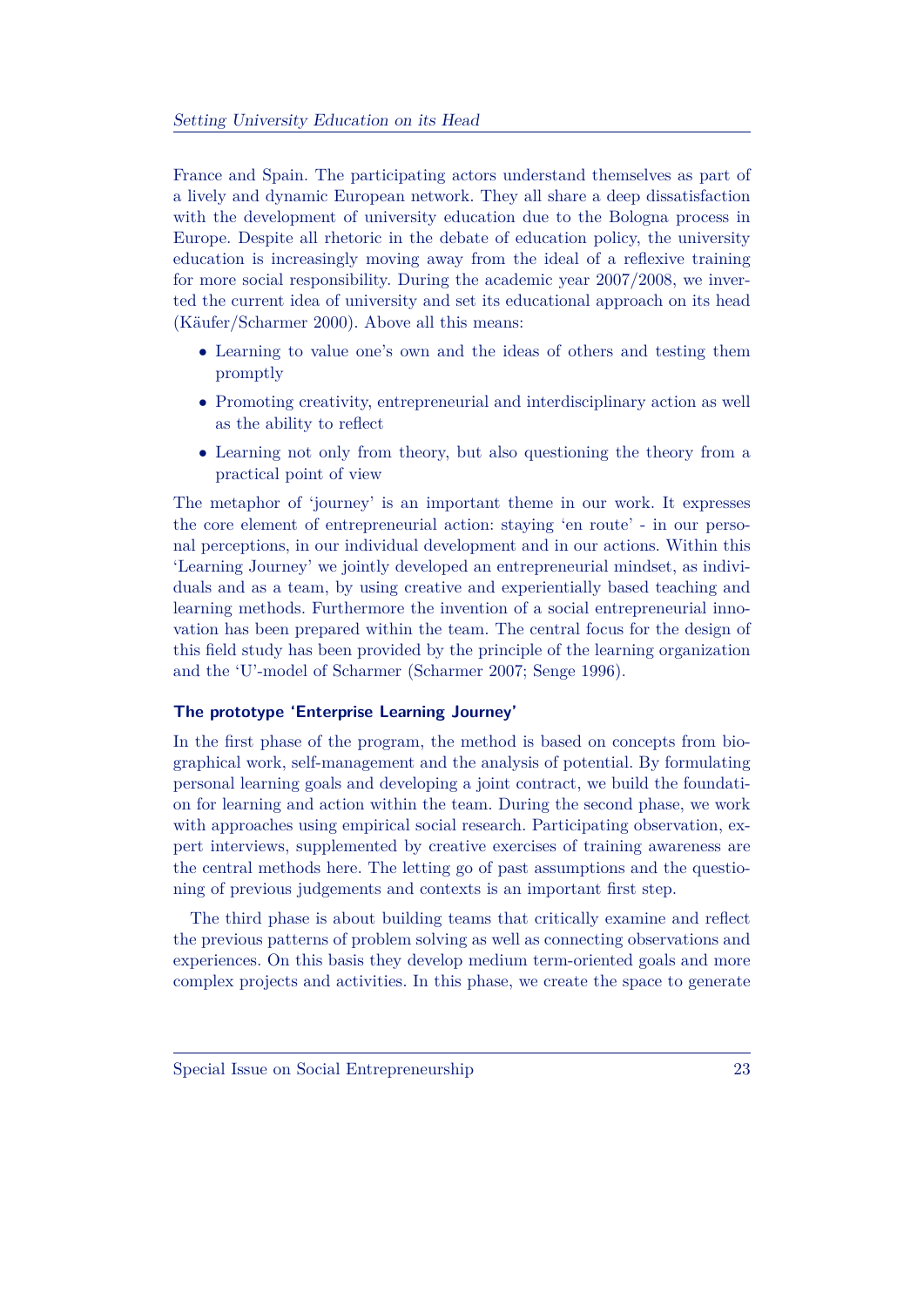creative ideas in a team and open up for new enterprises.

The presentation and discussion of the teams' different experiences, especially in the forth and fifth phases, leads to more awareness for potential as well as borders and patterns of teamwork. The aim is to increase the flexibility within the management of team activities and improve professionalism, efficiency and quality assurance. It is about becoming proactive and using these experiences for the development of enterprises. In the sixth phase, at the end of the intensive course, the students have developed their own social entrepreneurial project. The prototype of 'Enterprise Learning Journey' in Essen concluded with an event during which the students reflected on their acquired learning experiences and presented the project ideas that they had generated. Further accompaniment of activities through coaching and designed learning processes was not part of this prototype. It is however advisable for a sustainable boost of tangible social enterprises.

All six phases are supported by coaches - experts from businesses, social institutions and social initiatives. In the beginning there are individual coachings and praxis, such as joint field work, that develop initial starting-points for new business projects. After the third phase, the accompanying coaching follows for the newly formed teams with concrete business ideas. The experts provide valuable advice and support for the learners' personal and entrepreneurial development. On request, the coaches and experts arrange further contacts, e.g. to potential cooperation partners. The experience of past 'Learning Journeys' shows two dimensions to be particularly fruitful and vital: the early use of action-learning as well as learning and working in a team. According to the students, the team process and the diversity of the group (because of cultural background or differing gender and disciplinary approaches) where valuable learning experiences (3). Furthermore, the importance of an appropriate space – in time and place – was considered a necessity to promote creativity and entrepreneurial action.

### **Creating a new Cultural Landscape**

The experiences from the pilot project show that students require new key competencies for such a program. These include the development of a reflexive attitude as well as sense of social responsibility, the ability to work in an interdisciplinary environment and taking advantage of diversity. Becoming proactive and instructing oneself are also core skills. Furthermore, the acquisition of competencies needed in teamwork, the early practical orientation and development of a thorough sensing and ability for self-reflection, also in terms of develo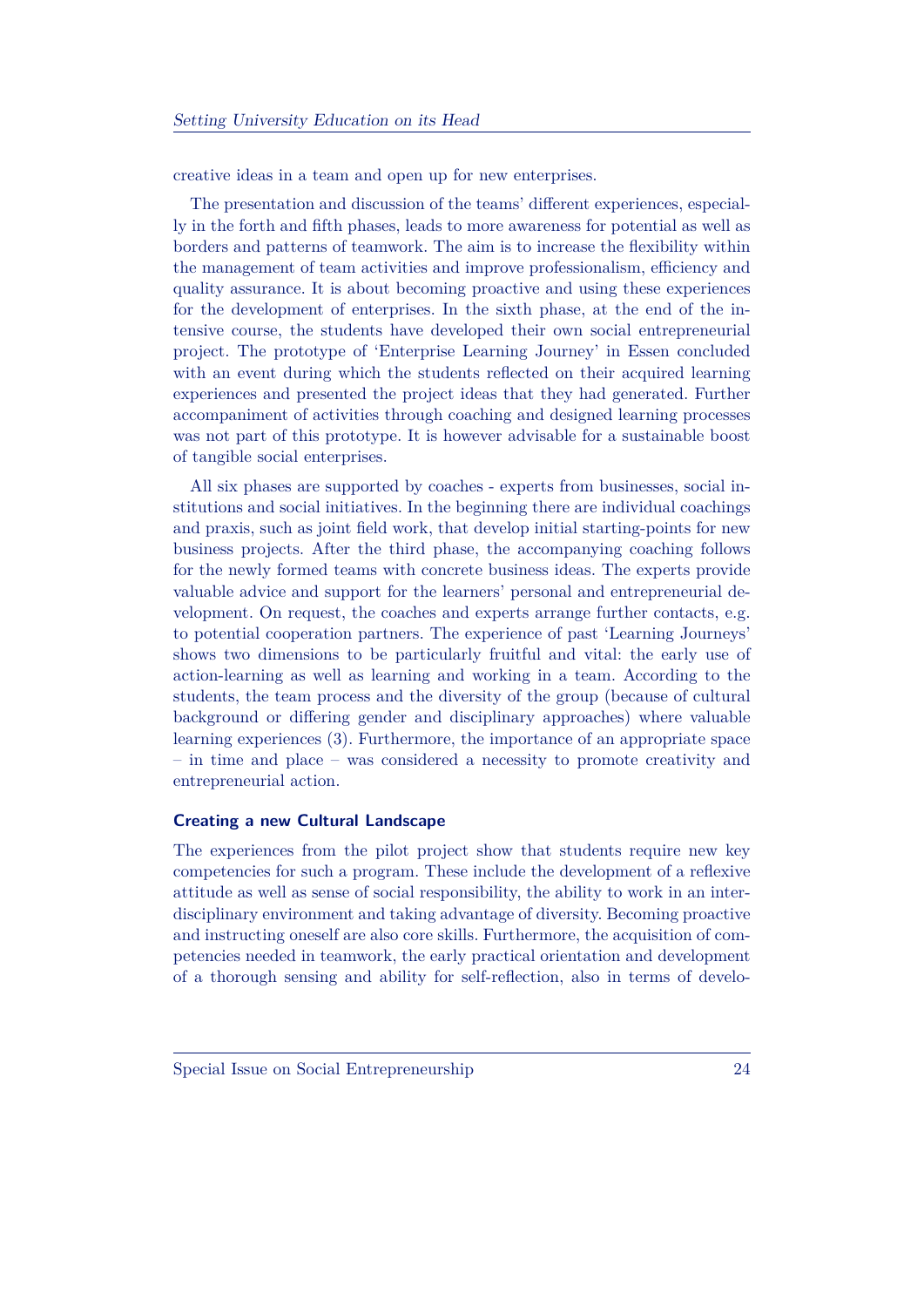ping a culture of learning and error, are important elements. This qualification profile as well as the substantive focus on social entrepreneurship represents a major cultural challenge for current (university) curricula. In 2008 we received additional incentive and encouragement for a continuation of the 'journey' due to the 'best practice' prize for university innovation awarded jointly by the Donors' Association for German Science, and the Federal Association of German Employers.

Many factors speak in favour of a continuation of 'Enterprise Learning Journey'. These include the encouraging experiences at the University of Duisburg-Essen, including the positive responses of students via their individual and team-oriented 'lessons learned', the great commitment of volunteers in the prototype as well as substantial public interests. It requires the development of appropriate Master's courses and a vigorous re-examination of extra-occupational qualifications. Also, for the teachers in this field, it is important to open up and develop new competencies that adequately support students as a coach and 'travel guide'. It is conceivable and advisable to push a further development within the context of European co-operation with several universities and training institutes. Given the current global environmental and economic crises, we are well advised of promoting, as well as politically demanding an entrepreneurial approach, which is oriented towards our society in a socially responsible and sustainable way.

### **Annotation:**

(1) Regarding the qualifications of known social entrepreneurs see the fellows selected annually

- by the Ashoka network; www.ashoka.org
- (2) www.tiimiakatemnia.fi

(3) In 2008 we held a second pilot project at Girne American University in (North-) Cyprus. The exceptional diversity of the teams offered considerable learning impulses and emphasized the importance of intercultural competence.

### **References:**

Bornstein, David (2004): How to Change the World: Social Entrepreneurs and the Power of New Ideas, New York.

Dees, J. Gregory (2002): Was bedeutet 'soziales Unternehmertum'? In: Eberhard-von-Kuenheim -Foundation:]Die Werte des Unternehmens. Stuttgart.

Faltin, Günter (2008): Kopf schlägt Kapital. München.

Käufer, Katrin & Scharmer, Otto C. (2000): Universität als Schauplatz für den unternehmenden Menschen. Hochschulen als 'Landestationen' für das In-die-Welt-Kommen des Neuen. In: Stephan Laske, Tobias Scheytt, Claudia Meister-Scheytt, Claus Otto Scharmer (Hrsg.): Universität im 21. Jahrhundert. Zur Interdependenz von Begriff und Organisation der Wissenschaft, Augsburg, S.109-134.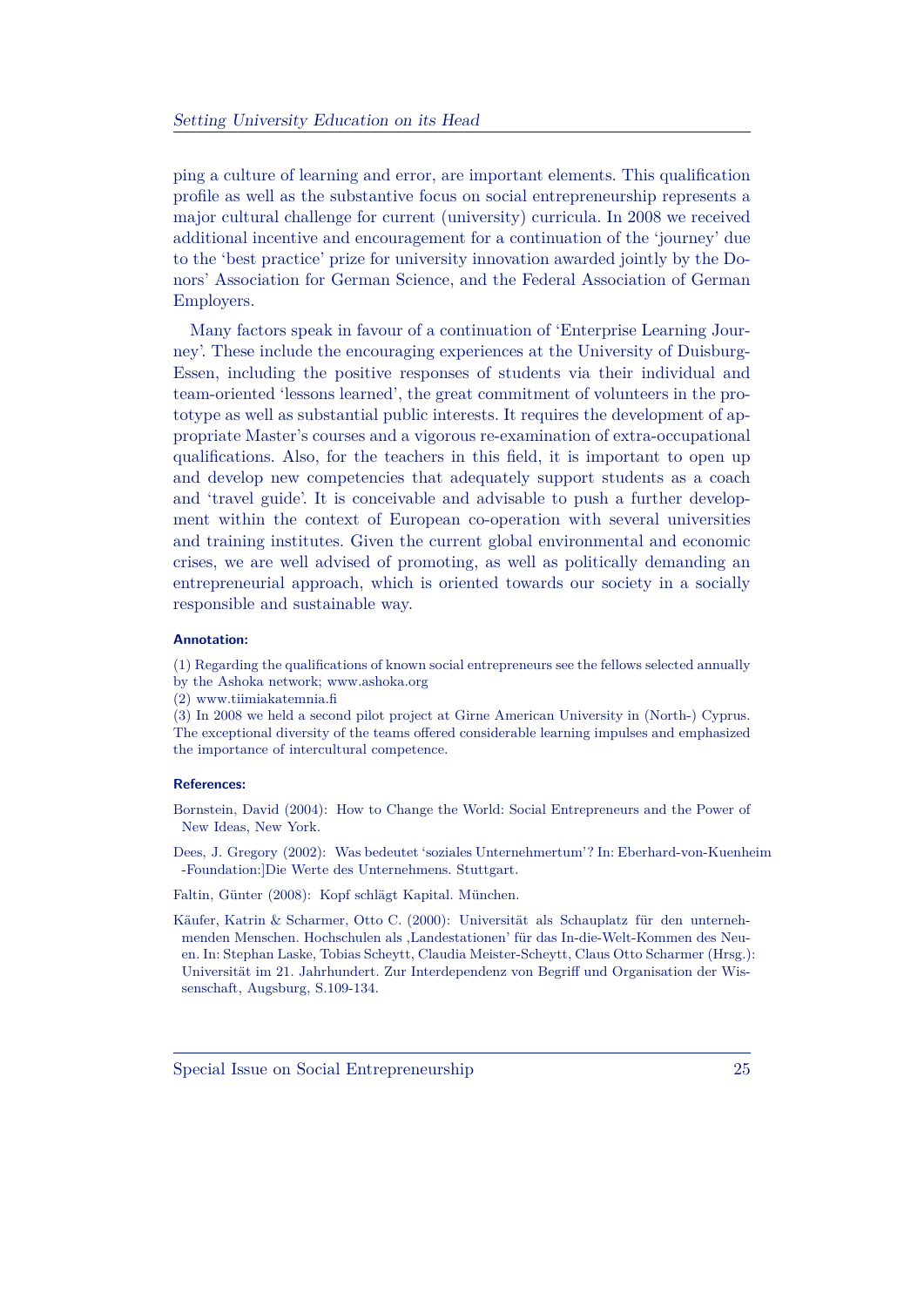- Scharmer, Otto C. (2007): Theory U: Leading from the Future as it Emerges, Cambrigde Massachussetts.
- Schumpeter, Joseph (1993): Theorie der wirtschaftlichen Entwicklung, 8., unveränderter Abdruck der 4. Auflage (1934), Berlin.

Senge, Peter et al (1996): Die fünfte Disziplin. Stuttgart.

Spiegel, Peter (2007): Muhammad Yunus - Banker der Armen. Freiburg im Breisgau. Yunus, Muhammad (2008): Die Armut besiegen. München.

### **Authors and Contact:**



Carolin Gebel mainly advises complex and fastly grown companies and organizations in processes of change as well as in matters of personnel and potential development, e-mail: gebel@gebel-beratung.de, internet: www.gebel-beratung.de

Dr. Claudia Neusüß is working with profit and non-profit organizations as well as professionals and managers in processes of strategic change. She is co-founder of the Berlin Weiber-Wirtschaft eG and currently visiting professor at the Technical University of Berlin at the Faculty of Economics and Management, e-mail: neusuess@aol.com, internet: www.claudianeusuess.com

Prof. Dr. Wolfgang Stark is professor of organizational psychology and organizational development at the Department for Education Sciences at the University of Duisburg-Essen, director of the Lab for Organizational Development - Org.Lab, initiator of UNI-ACTIVE, the Center for social learning, e-mail: wolfgang.stark@uni-due.de, internet: www.uni-aktiv.org, www.orglab.de

The article was translated by Tanja von Frantzius